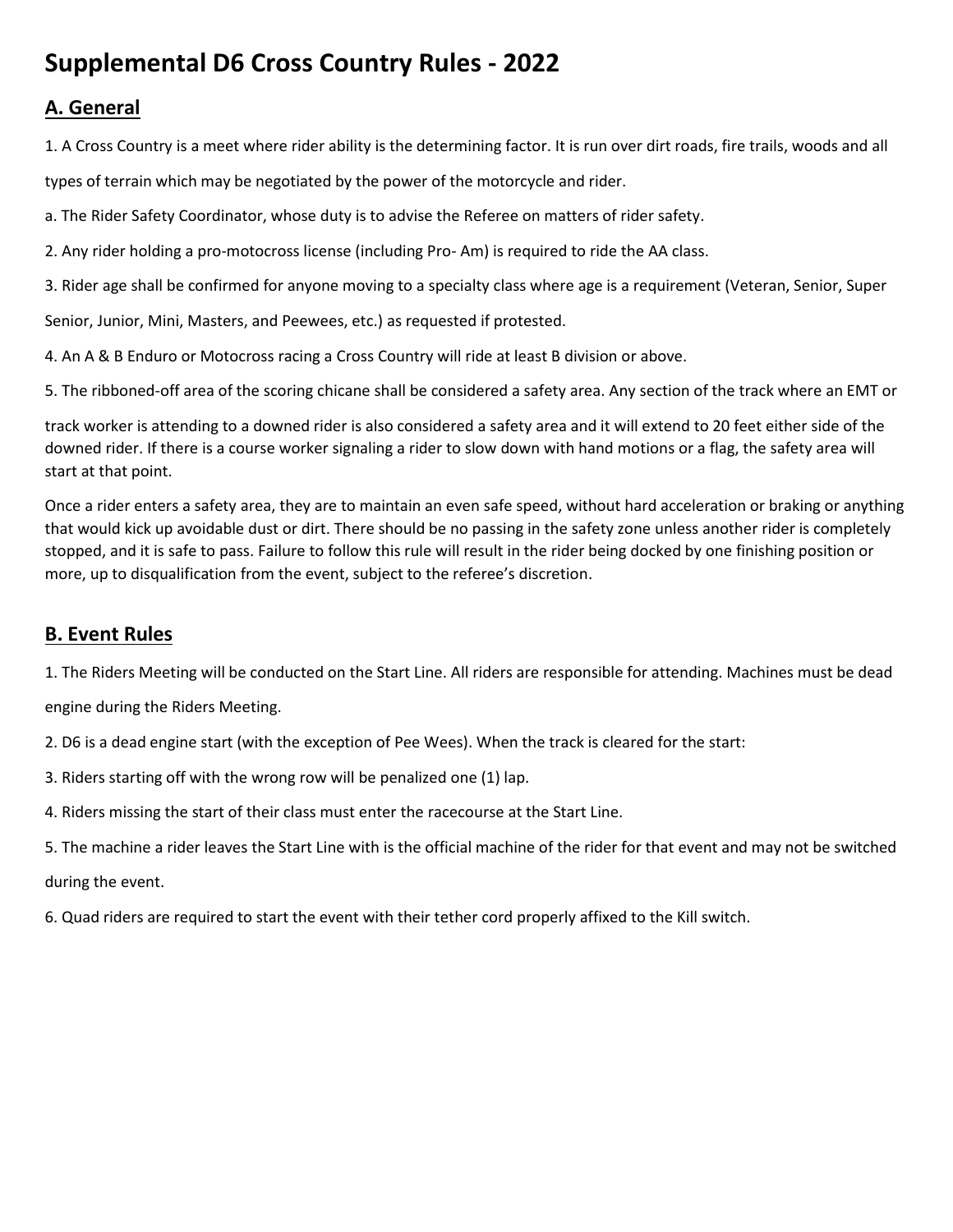# **C. Riders**

1. Course cutting.

1st offense - Rider gets zero points. They do not have to count towards their year-end score.

2nd offense - Rider gets zero points. They do have to count towards their year-end score.

3rd offense - Rider receives a three (3) race suspension.

- a. Riding the course during other class races unless officially working for the promoter suspension for that event.
- b. Double arrows a rider needs to ride in between them. Rider will be docked 1 position if not doing this.
- c. The Promoter has the right to announce the course marking arrows width to ride off of.

2. Anyone who accuses a rider of the above must file a written protest with the referee for that event.

3. Any person who intentionally defaces, changes, or in any way alters the course markers, shall be

PERMANENTLY suspended from D6 events.

4. NO pit riding will be permitted at events.

5. Cumulative scoring for the entire series will be handled by the Scorekeeper.

6. All riders competing have a 30-minute protest period.

7. Race results are official at the conclusion of the final protest period on the race day.

8. NO changes will be made after the race.

9. All awards must be picked up on race day. No awards will be saved. 1 award per 3 riders. 50cc is 100% awarded.

10. Only A class riders will be paid.

11. NO bicycles will be allowed on course during an event.

12. Signup will close 20 minutes before the race starts. In order for the events to start on time.

13. Any spectator or crew member on the racecourse during an event crossing in front of a racer will be escorted off the facility.

14. Unsportsmanlike Conduct. Persons whose appearance, conduct, associations or affiliations, on or off the track, deemed harmful or not conducive to the best interest of the sport or who exhibit conduct deemed inappropriate, offensive, abrasive or in bad taste, may be excluded or suspended from D6 at the discretion of the Race Promoter.

a. Participants engaged in any event, public appearance, or any other situation relating to their participation in the series must refrain from intentional physical contact with any participant, inappropriate or profane language, fraud, and unsportsmanlike behavior. At the sole discretion of D6, participants who exhibit behaviors deemed inappropriate or unsportsmanlike, prejudicial or detrimental to the best interests of the sport, or detract from the enjoyment, appreciation or interests of the fans, sponsors or other supporters of the sport, may be penalized by docking of championship points, or both. Such penalties are not subject to protest or appeal.

15. All helmets must be intact, and no modification may be made to their construction that alters the helmet from the condition it was tested and approved. The helmet is made to provide protection and is not a platform to attach foreign objects. For example, cameras or other accessories are NOT permitted to be attached to the rider's helmet. There are NO recording devices allowed on riders, bikes and quads at District 6 events.

16. We reserve the right to refuse any entry into the facility.

17. This is a 13-race series, and you must attend @ least 9 races to be eligible for awards. There will be 1 drop of 13 races.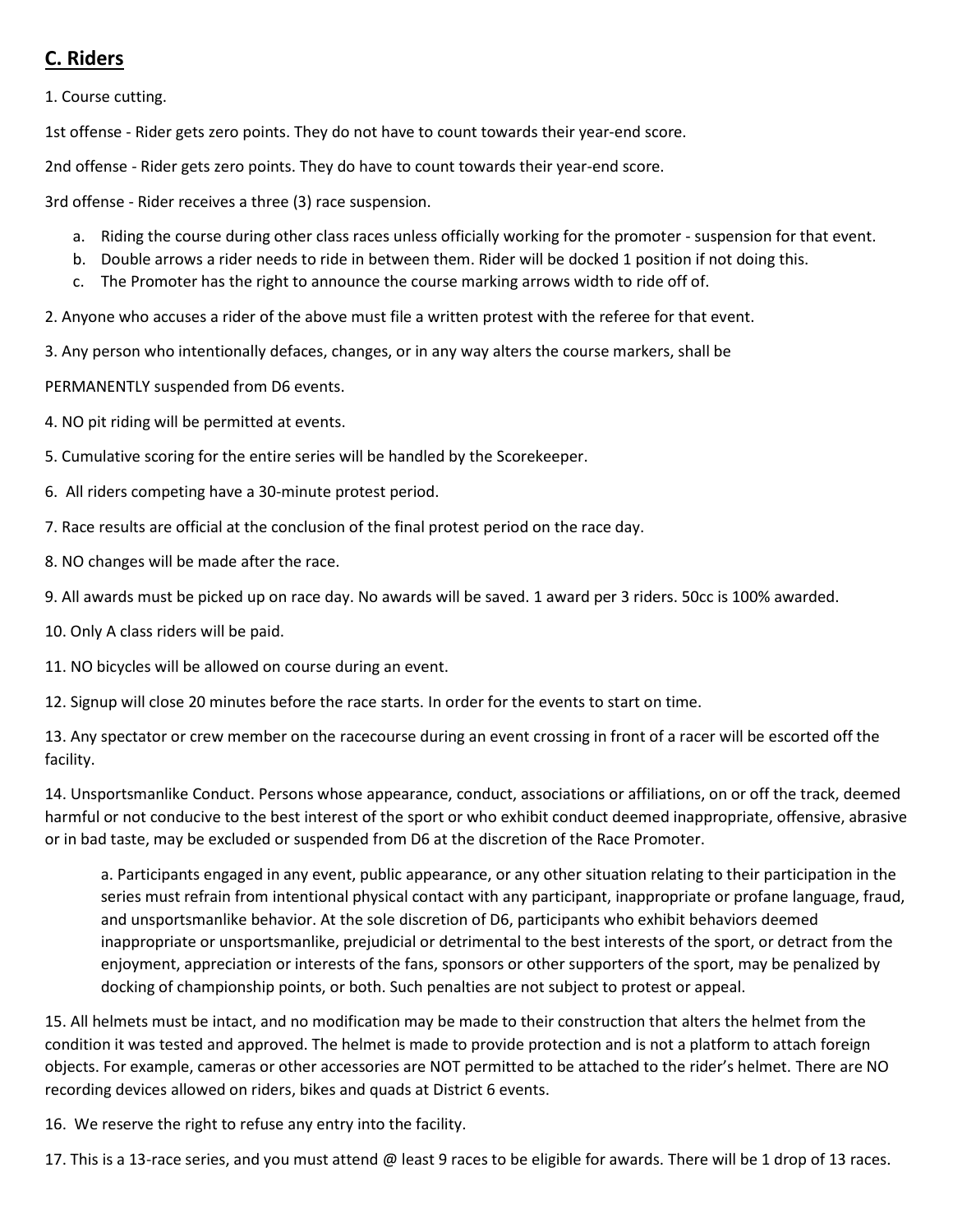Classes:

### **ADULT CLASSES (BIKES)**

AA/PRO

A OPEN 251cc & UP

A 201-250cc

A 86-200cc

A VET 30+

A SENIOR 40+

A SUPER SR. 50+

B OPEN 251cc & UP

B MED. 201-250cc

B LIGHT 86-200cc

B VET 30+

B SENIOR 40+

SPORTSMAN

B SUPER SENIOR 50+

MASTER 60+, GMASTER 70+, LEGENDS 80+

WOMENS A

SCHOOLBOY II AGE 14-16 (122-250cc)

SCHOOLBOY I AGE 12-16 86-125 2 STR, 75-150 4 STR

C 251cc & UP

C 201-250cc

C 86-200cc

C VET 30+

C SENIOR 40+

C SUPER SENIOR 50+

WOMENS B

WOMENS C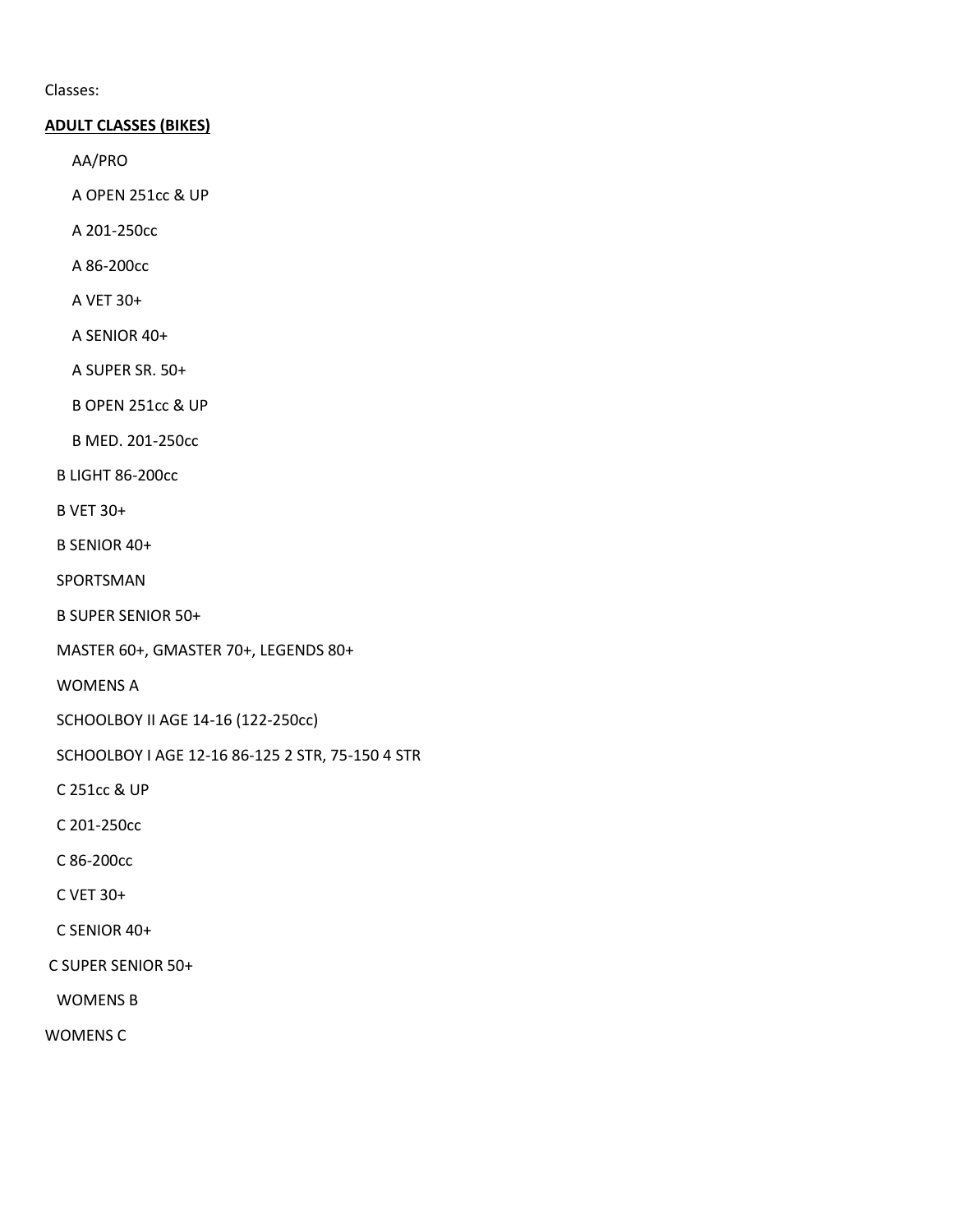#### **YOUTH BIKE CLASSES**

- 1. 14-16 SUPERMINI
- 79-112cc 2 STR, 75-150cc 4 STR
- 2. 12-13 SUPERMINI
- 79-112cc 2 STR, 75-150cc 4 STR
- 3. 12-15 85cc
- 66-85cc 2 STR, 75-125cc 4 STR
- 4. 7-11 85cc
- 66-85cc 2 STR, 75-125cc 4 STR
- 5. 11-15 4 STR
- AIR COOLED 75-150cc, NO 150R
- 6. 12-16 SR. GIRLS
- 79-112cc 2 STR, 75-150cc 4 STR
- 7. 65cc 10-11
- 8. 65cc 7-9
- 9. 9-11 JUNIOR GIRLS
- 2 STROKE 59-85cc

### **PEE WEE BIKE CLASSES**

- 1. 7-8 50 SENIOR
- 0-51cc KTM/COBRA SRS
- 2. 4-6 50cc JUNIOR
- 0-51cc KTM, COBRA JRS
- 3. 7-8 50cc AIR COOLED
- 0-51cc XR, TTR, JR, CRF, PW
- 4. 4-6 50cc AIR COOLED
- 0-51cc, XR, TTR, JR, CRF, PW
- 5. 7-10 TRAIL
- 66-110c, CRF, TTR, PW ETC.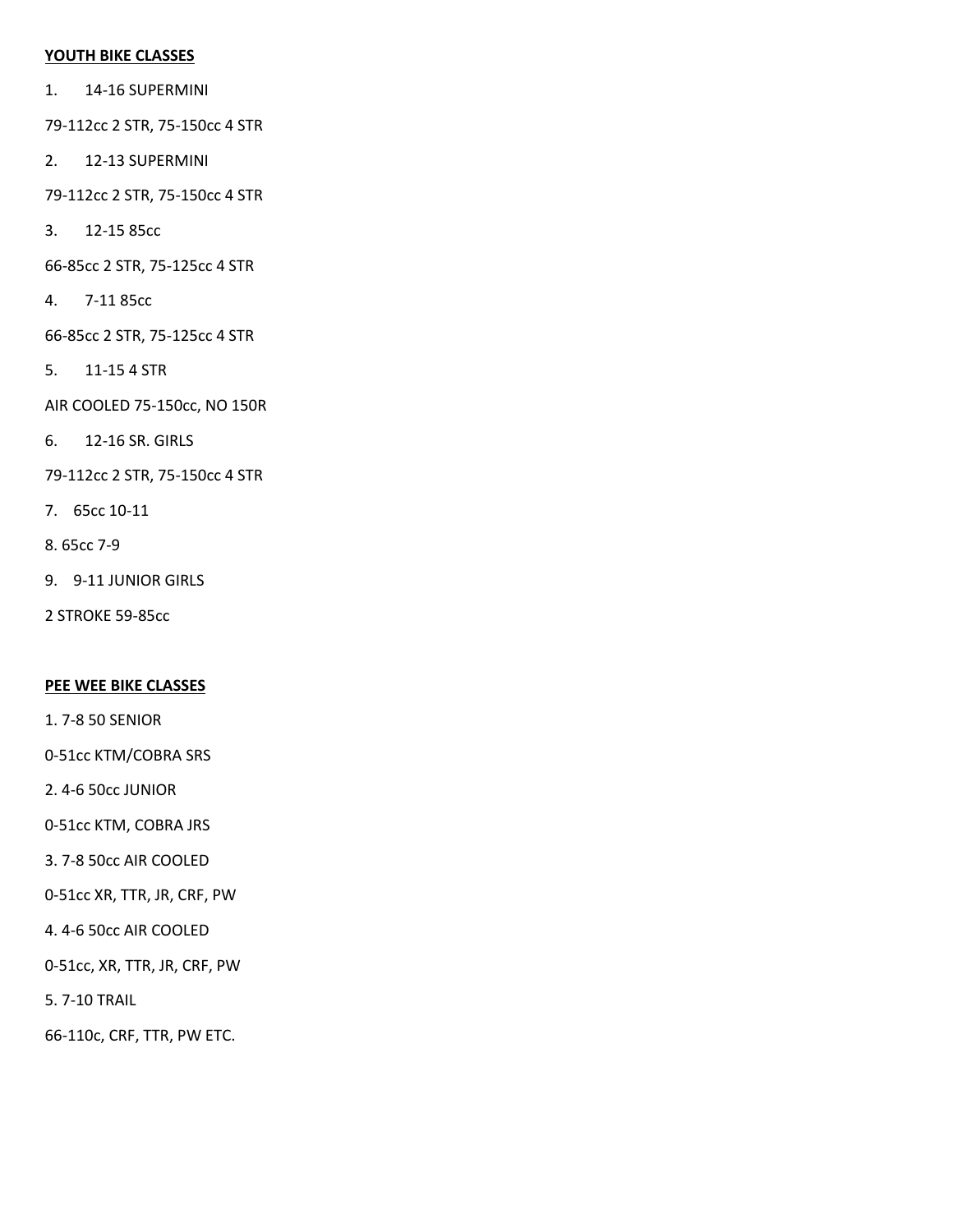### **ADULT QUAD CLASSES**

- 1. OPEN A
- 2. VET A 30+
- 3. SENIOR A 40+
- 4. OPEN B 16-29
- 5. OPEN B 30+
- 6. SPORTSMAN
- 7. OPEN C 16-29
- 8. OPEN C 30+
- 9. 91-200/300/400
- 10. 50+
- 11. 4X4
- 12. WOMENS A
- 13. WOMENS B/C

#### **YOUTH QUADS CLASSES**

- 1. Supermini 12-15 105cc 2 stroke, 150 4 stroke
- 2. 90/125 LIMITED NO MOTOR WORK (9-11) 90cc 2 stroke, 125cc 4 stroke
- 3. 90/125 OPEN (12-15) 90cc 2 stroke, 125cc 4 stroke
- 4. 90cc 4 STROKE STOCK ONLY (4-8)
- 5. 50-90 BEG STOCK (4-8) 50cc-90cc 2 stroke allowed
- 6. 51-70/90 OPEN (7-11) 51-70 2 stroke, 90cc 4 stroke
- 7. 50 OPEN 4-8 50cc 2 stroke, 70cc 4 stroke